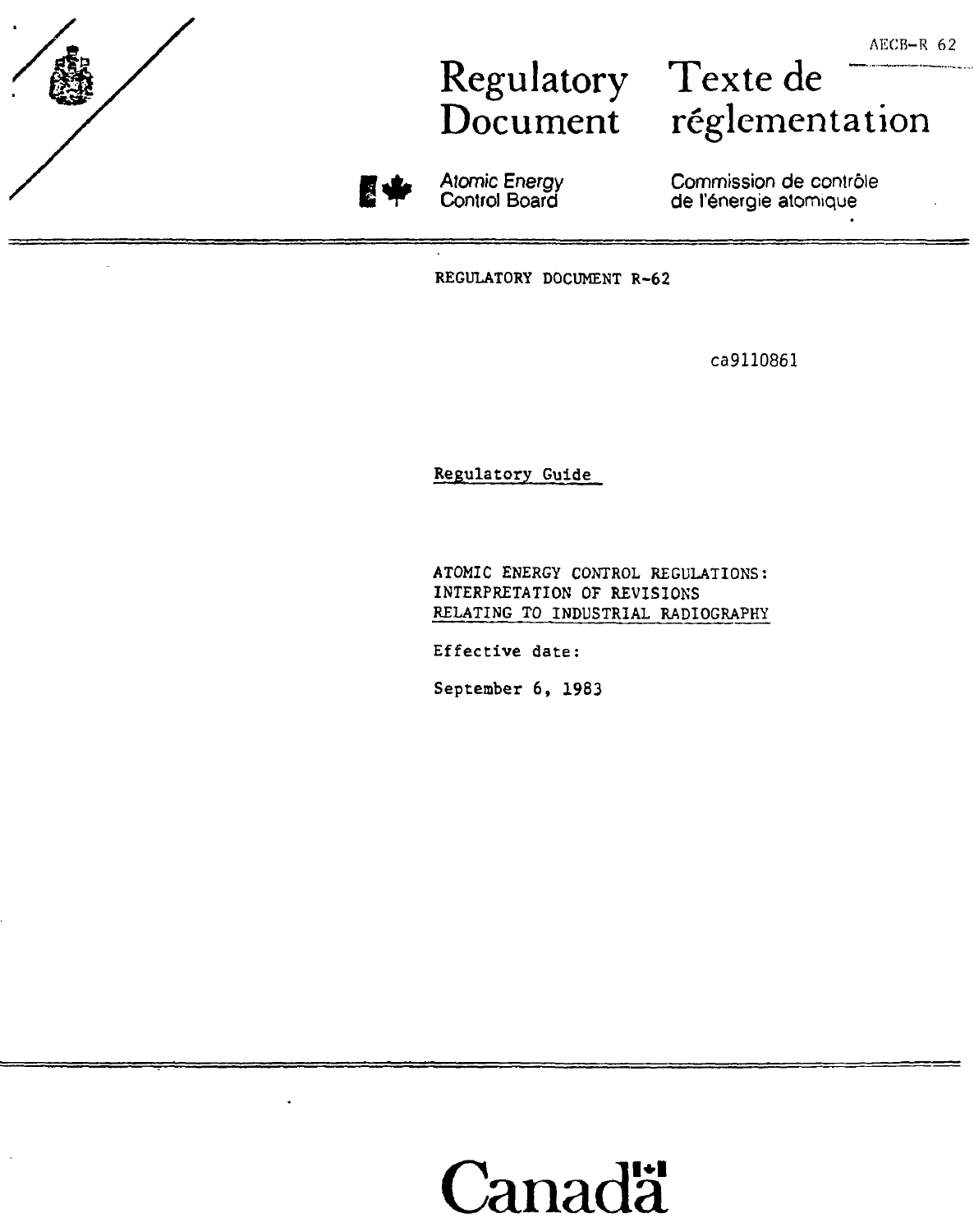### **THE AECB REGULATORY DOCUMENTS SYSTEM**

- **1. Siting, design, manufacture, construction, commissioning, operation, and decommissioning of nuclear facilities, or the production, possession, use and disposal of prescribed substances, in Canada or under Canadian control, are subject to the provisions of the Atomic Energy Control Act and Regulations administered by the Atomic Energy Control Board (AECB).**
- **2. In addition to the Atomic Energy Control Regulations, three other categories of Regulatory Document are employed by the AECB. These are:**

**Generic Licence Conditions - standard sets of conditions that are included in particular AECB licences of a common type, unless specific circumstances indicate otherwise;**

**Regulatory Policy Statements - firm expressions that particular "requirements" not expressed as Regulations or Licence Conditions be complied with or that any requirements be met in a particular manner but where the AECB retains the discretion to allow deviations or to consider alternative means of attaining the same objectives where a satisfactory case is made; and**

**Regulatory Guides - guidance or advice on any aspect of the AECB's regulatory process that Is given in a manner less rigid than that Intended by Policy Statements.**

- **3. In developing Regulatory Documents, the AECB publishes its proposals as Consultative Documents in order to solicit comments both from the nuclear industry and from the public. This is done prior to releasing any Regulatory Document in final form. In certain cases, after the period for public comment, a Consultative Document may be issued for "trial use". This is done for a limited period of time to gain practical experience. Following the period of trial use, the revised document is re-issued for further public comment prior to release in final form.**
- **it. Comments on Consultative Documents and suggestions for new Regulatory Documents and for improvement to those that exist are encouraged and should be directed to the Regulations Development Section of the AECB.**
- **5. Copies of Consultative Documents, Regulatory Documents and related index lists are available In both English and French on request from the Office of Public Information. Requests for technical information on and interpretation of documents should be addressed to this office.**
- **6. The Atomic Energy Control Board may be contacted as follows:**

**Postal address: Atomic Energy Control Board P.O. Box 1046 Ottawa, Ontario CANADA KIP 5S9**

**Telephone General Inquiries: (613) 995-5894**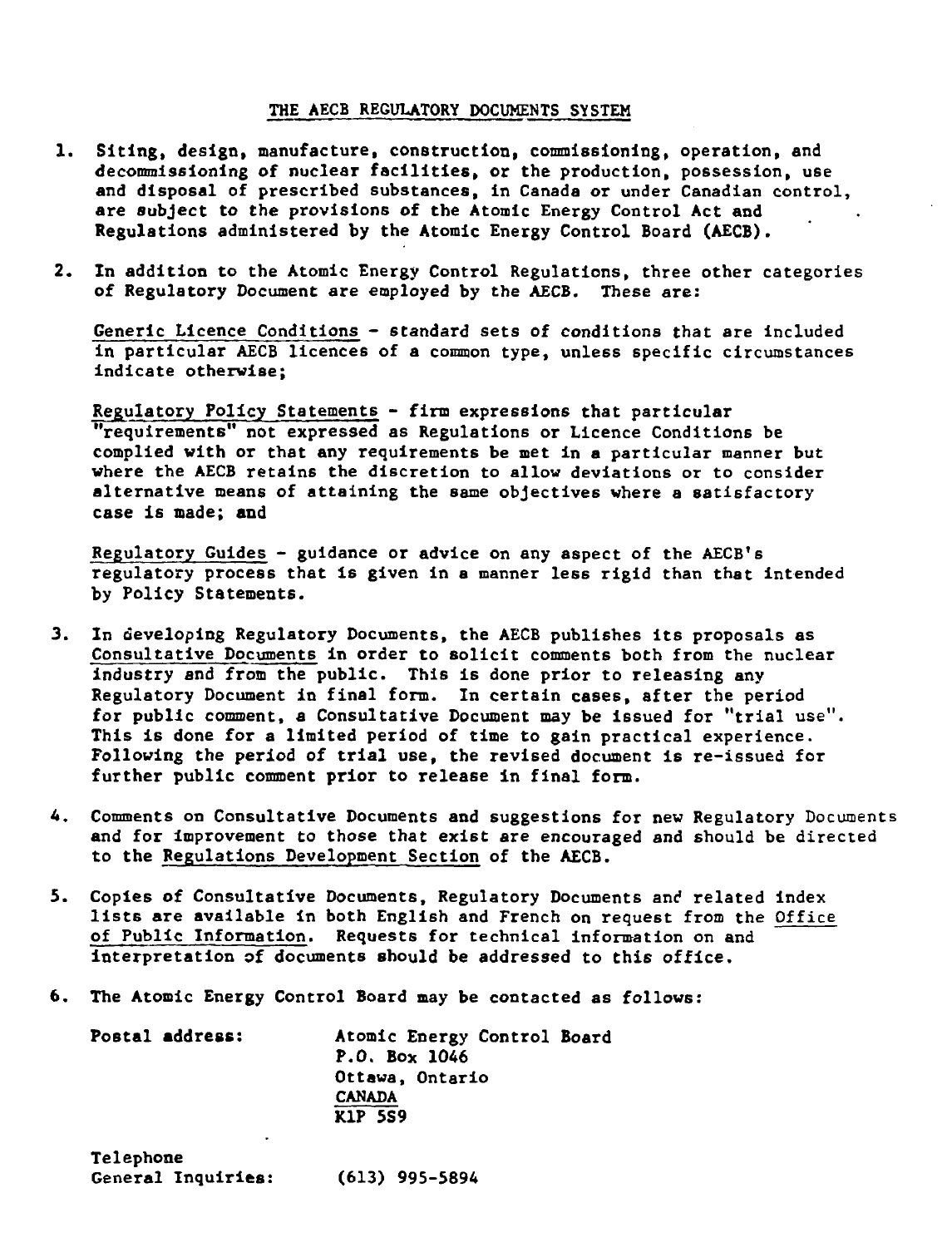### **ATOMIC ENERGY CONTROL REGULATIONS: INTERPRETATION OF REVISIONS RELATING TO INDUSTRIAL RADIOGRAPHY**

### **1. INTRODUCTION**

**The purpose of this document Is to provide assistance to those affected by sections 18 to 18.23 of the Atomic Energy Control Regulations. Words, phrases, and concepts that are specific to these Regulations are explained below. However, the corresponding sections of the Regulations should be examined to obtain the exact wording.**

### **2. APPLICATION**

**Although sections 18 to 18.23 of the Atomic Energy Control Regulations apply to both neutron and gamma radiography, this guide has been written for only the latter. Persons engaged in neutron radiography should consult the Atomic Energy Control Board (AECB).**

**The sections can be classified according to the group concerned as follows:**

| <b>SUBJECT</b>      | <b>SECTIONS</b>                                               |
|---------------------|---------------------------------------------------------------|
| licensee            | 18.1, 18.11, 18.12, 18.13.<br>18.14, 18.22(2), 18.23          |
| all operators       | 18.1(5), 18.15, 18.17, 18.18<br>18.19, 18.20, 18.21, 18.22(1) |
| trainee supervisors | 18.16                                                         |
| trainees            | 18.15(1)(f)                                                   |

#### 3. EXPLANATION

**(a) "person" (e.g., sub section 18.1(1)) The word "person" i& normally used in the Regulations in the legal sense. It can refer to one human being or to a corporate entity.**

**(b) "supervision" (e.g., sub section 18.1(3)) The intention in these Regulations Is that a person who is operating an exposure device without having passed an approved examination must have close, visual, and uninterrupted supervision during each phase of the operation. In other words, no reliance may be placed on such trainees to perform any part of the radiography job safely without supervision.**

**(c) "approved examination" (e.g., section 18) After the amended section 18 comes Into effect, the only approved examination will be the examination set by the AECB. To allow for a smooth transition, however, all personnel who have, by that date, passed the radiation safety examination set by the Canadian General Standards Board as part of its examination for level I or level II radiographers will be deemed to have passed an approved examination. In the future, other examinations may be approved. The phrase "approved examination" has been used in the Regulations to allow for such future flexibility.**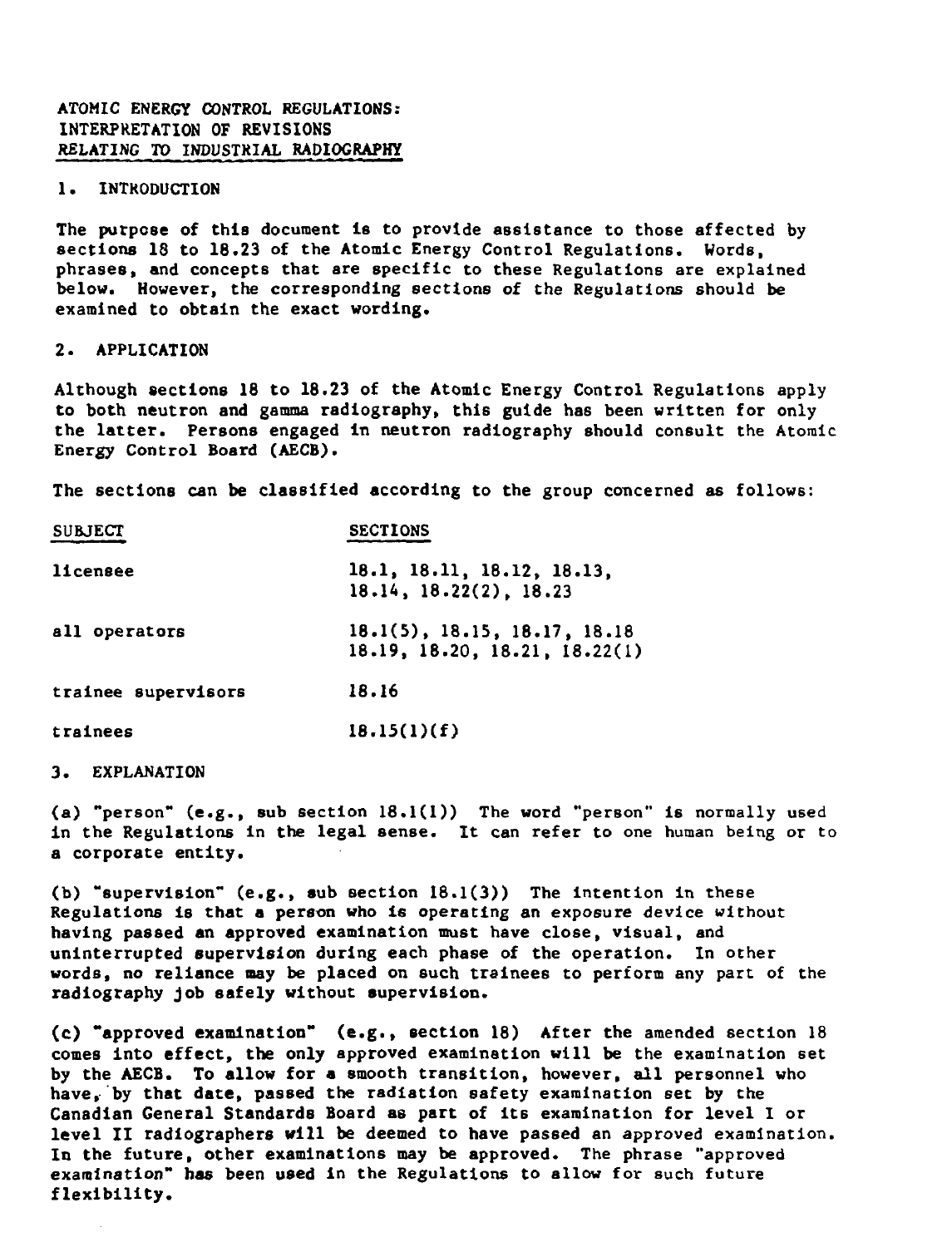**(d) "qualified operator", "trainee supervisor", etc. (e.g., sub section 18.1(3)) The licensee is the entity to which the licence has been issued. This is usually a company, but may be an individual. In addition to the licensee, there are three other categories of persons referred to and defined in the Regulations: trainee, qualified operator, and trainee supervisor. A "trainee" is exactly that—he or she could be an Individual with no knowledge of radiation safety. A "qualified operator" is an individual who has demonstrated a minimum level of knowledge by passing an examination on radiation safety which has been approved by the AECB. A "trainee supervisor" muet, at a minimum, be a qualified operator. In addition, he or she must have other attributes, for example, knowledge, training, experience, and a sense of responsibility, sufficient to convince an employer that he or she Is capable of safely supervising other people, including trainees, in the operation of a particular exposure device. The precise attributes have deliberately not been specified. Some qualified operators are not "trainee supervisors" in that they lack either experience with the equipment being used, experience in the type of work being done, or a sufficient knowledge of radiation safety to train someone else. Other qualified operators may have a record of malpractice that suggests a disregard for radiation safety. These are indicators which should be considered in deciding whether a person Is sufficiently qualified to be a trainee supervisor. It 16 not envisaged that involvement in one incident would by itself be regarded as grounds for removal of the "trainee supervisor" status. More Important than whether or not a person has been involved in an incident, is how he contributed to the incident, and how he reacted to it.**

**(e) "operate" (e.g., sub section 18.1(2)) For the purpose of these Regulations, "operating" an exposure device Includes locking or unlocking it, coupling the source assembly to the drive cable, or moving the source capsule, as well as the phase of the operation in which the source is exposed.**

**(£) "knowledgeable", "familiar with", etc. (e.g., sub section 18.1(2)) As with "trainee supervisor" (see item (d) above), there will usually be no disagreement as to whether a person is knowledgeable, for example, in the safe operation of a device, or familiar with the provisions of the Regulations. Sub section 18.12(2) requires the licensee to ensure that the qualified operator is familiar with the specific equipment being used and the company procedures. Due to the large number of exposure devices in use, a qualified operator may not be aware of the recommended operating procedure for the specific model that he will be using. It is the licensee's obligation to ensure that such deficiencies are corrected.**

**(g) "securely stored" (e.g., para. 18.13(l)(a)) To be "securely stored", an exposure device would normally be kept inside another container such as a storage box, a vehicle, or a building. This container should be locked or should use some other means to prevent unauthorized access to the exposure device. The essence of "secure storage" is that the item being stored Is reasonably safe from deliberate act6 of theft, for example, and resistant to inadvertent access by unauthorized personnel.**

**(h) "adequate inspection and maintenance" (e.g., para. 18.13(l)(b)) Usually, the manufacturer's recommended inspection and maintenance programs will be "adequate". In some Instances, these must be augmented, for example, in accordance with a condition of the appropriate radiolsotope licence. Particular attention should be paid to overstressing, damage, or wear on both halves of the source coupling mechanism, if such mechanism exists. Test**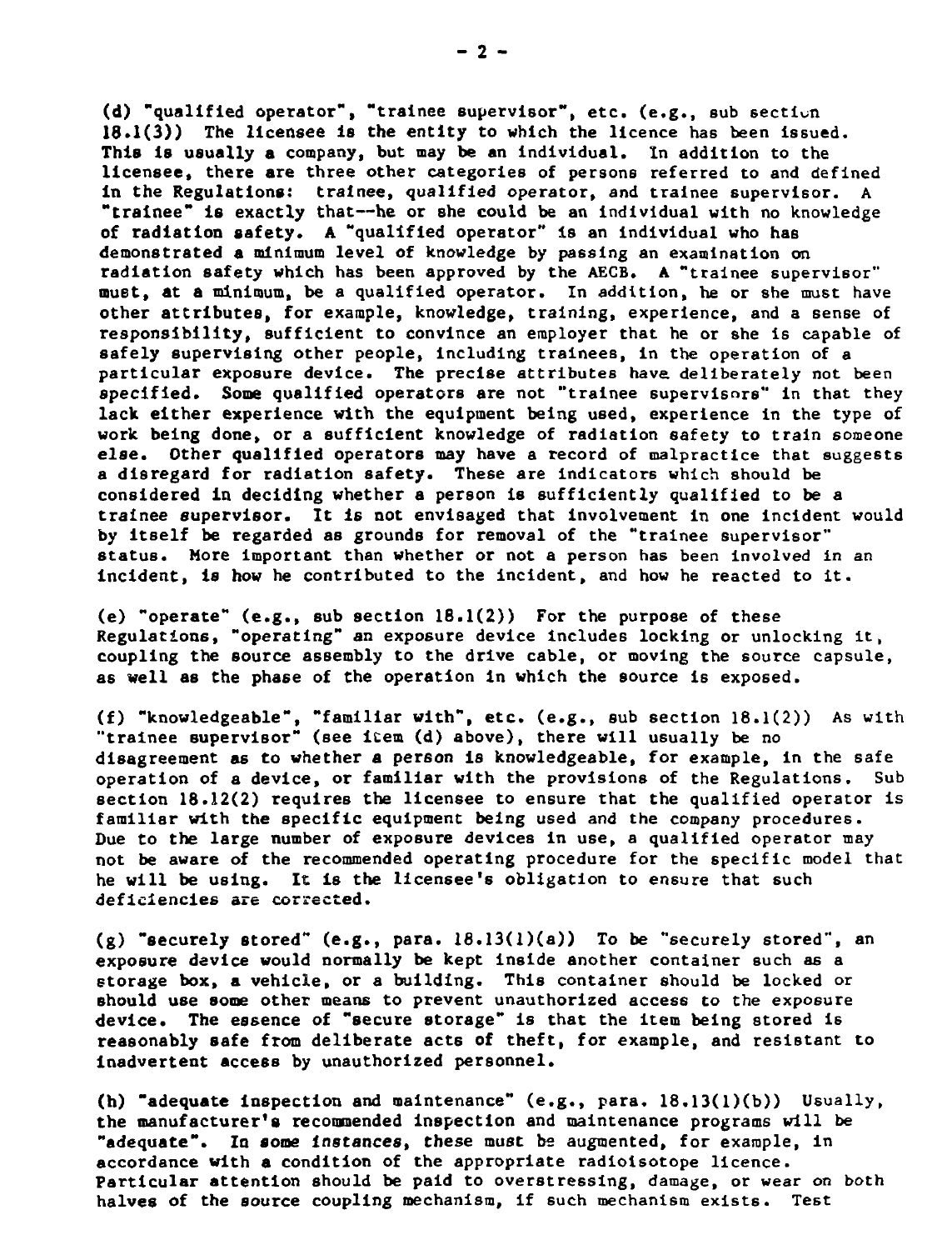**gauges, which make checking of these components a simple operation, are available from most suppliers of exposure devices and sources.**

**(i) "test for leakage" (e.g., para 18.13(l)(c)) The construction of radiography sources Is such that the radioactive material is sealed Inside a sturdy capsule to prevent its escape. However, if the capsule is damaged, radioactive materials may escape and cause a health hazard by contamination of the 6kIn or by intake Into the body through inhalation or ingestion. Therefore, regular leak testing is necessary to confirm that the capsule remains sealed. Leakage may be caused by a number of factors including manufacturing defects, corrosion, abrasion, impact or high temperatures. Wipes should be done on the accessible area of the device closest to where radioactive material would be likely to be found if the source were leaking. In the case of radiography equipment, such areas would be the inside of the source guide tube, the drive cables, and the exit port of the exposure device. Further information on leak testing is given In publication AECB C-57, "A Guide to the Leak Testing of Sealed Radiation Sources".**

**(j) "remove, insert" (e.g., sub section 18.13(2) and section 18.20) These words refer to the loading or unloading of an exposure device, i.e., to source transfer operations rather than to the actual use of the device.**

**(k) "experience" (e.g., sub section 18.13(2), and section 18.20) The operator's experience in Inserting or removing sources is usually an Important factor contributing to the safety of the operation. Therefore, the requirement described in these paragraphs is that the operator have sufficient experience in removing or Inserting sources in the particular device to do the task safely or to supervise an inexperienced operator doing the task.**

**(1) permissible dose rates (e.g., section 18.14) Section 19 of the Atomic Energy Control Regulations specifies dose limits which must not be exceeded, e.g., SO mSv/year (5 rem/year) whole body for atomic radiation workers and 5 mSv/year (500 mrem/year) whole body for other people. In section 18.14, additional constraints are Imposed, in that the dose received by a member of the public from a radiography operation is limited to 0.5 mSv in a year and to 0.1 mSv in a week.. These limits have been introduced to avoid a member of the public receiving one year's permissible limit of radiation as a result of a short duration radiography operation being performed nearby. As a result, radiography operations must be set up with the proximity of members of the public being taken into account and with consideration being given to the number of exposures that will expose the same individual during a week, in addition to the number of weeks that the Individual is likely to be exposed.**

**The limit of 0.1 mSv in one week prohibits anyone from allowing a member of the public to receive, at worst, more than 0.1 mSv in one exposure. It is designed to restrict the dose received by people who merely happen to be near a radiography site during source exposures (e.g., passing pedestrians or motorists, occupants of nearby buildings). The limit of 0.5 mSv in one year only becomes relevant when radiography operations are likely to repeatedly expose the same individual over several weeks.**

**There are frequently, several inherent uncertainties present when doses to people are estimated. These may relate to estimates of the time during which the person will be exposed, or to the degree of reliance that can be placed on a plan to use only colllmated radiation or beams in a certain 6afe direction. In Buch Instances, the applicable dose limit is neither 0.1 mSv in a week nor 0.5 mSv in a**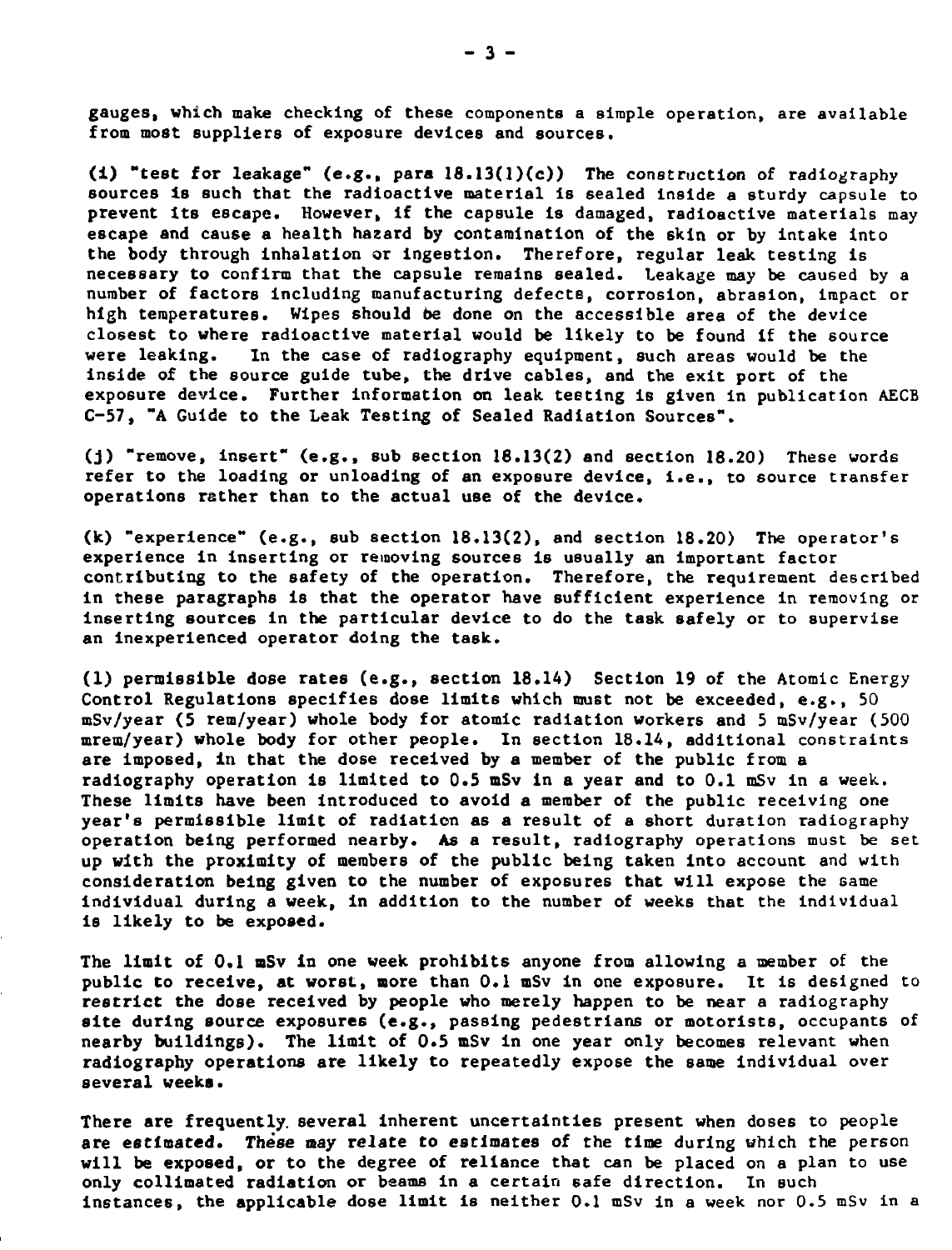**year, but 1B 2.5 uSv per hour at the perimeter of the "controlled area".** Since such uncertainties increase with the duration of the work, it is **expected that this latter dose rate will usually be applicable to permanent or semi-permanent work sites. In the short term, the other limits are less restrictive for most radiography situations, and so they are expected to apply to the majority of the work done In the field.**

**(a) "request in writing" (e.g., sub section 18.11(2)) When a licensee requests a qualified operator to supervise a trainee, he must do so in writing, and the operator must agree in writing. This does not have to be done on a daily basis; a request in writing can cover a longer period of time if desired, provided that the time period is specified. It may be convenient for licensees to prepare standard request forms, on which there are easily completed blanks for information specific to an individual request.**

**(n) "survey meters" (e.g., sub para. 18.12(2)(c)(i)) Survey meters capable of measuring dose rates between 20 vSv per hour and 100 mSv per hour (i.e., between 2 mR per hour and 10 R per hour) must be available to an operator. The accuracy requirement is stipulated in the Regulations as 202 of the true dose rate; i.e., the reading on the instrument must be within 20% of the actual dose rate for the isotope being used. If it is more convenient to the licensee, two or more instruments with overlapping sensitivities may be used.**

**(o) "adequately calibrated" (e.g., clause 18.15(1)(b)(il)(C)) Calibration of a survey meter consists of exposing it to a series of known dose rates, and checking that the meter displays the true reading ±20X, and adjusting it if necessary. This is significantly different from checks performed to verify constancy of response, such checks being conveniently performed on at least a daily basis using a small reference source. Instrument calibration must be performed at a sufficient number of points on the instrument's range of sensitivity to give reasonable confidence in the instrument's ability to function satisfactorily over its entire range. Since this will inevitably involve the occasional use of dose rates in excess of 10 mSv per hour (1 R per hour), appropriate safety precautions must be taken to minimize radiation exposure to personnel. Some licensees prefer to have their Instruments calibrated by a company specializing in that service rather than calibrating the instruments themselves. In either case, when reviewing a licence application, the AECB will require details of the calibration procedures used.**

**(p) "signs or barricades" (e.g., sub section 18.14(2), para. 18.15(l)(h)) The purpose of the signs and barricades referred to in these paragraphs is to convey to a person not involved with the operation an unmistakable message that he should not cross the perimeter outlined by the barricades or signs. It Is suggested that words such as "Radiation Area - Keep Out" would be appropriate, in addition to the required radiation warning symbol.**

**(q) "direct reading dosimeter measurement greater than 2 mSv" (e.g., section 18.18) If an operator's dosimeter shows a dose greater than 2 mSv in one day, the Regulations require the operator to cease operating. The licensee's operating Instructions would specify exactly how to proceed subsequently. This would normally Involve some discussion between the individual concerned and his supervisor. The wording In the Regulations allows an element of judgement to be used in ascertaining that the individual was not overexposed, but it must be realized that the underlying Intent of this section is to**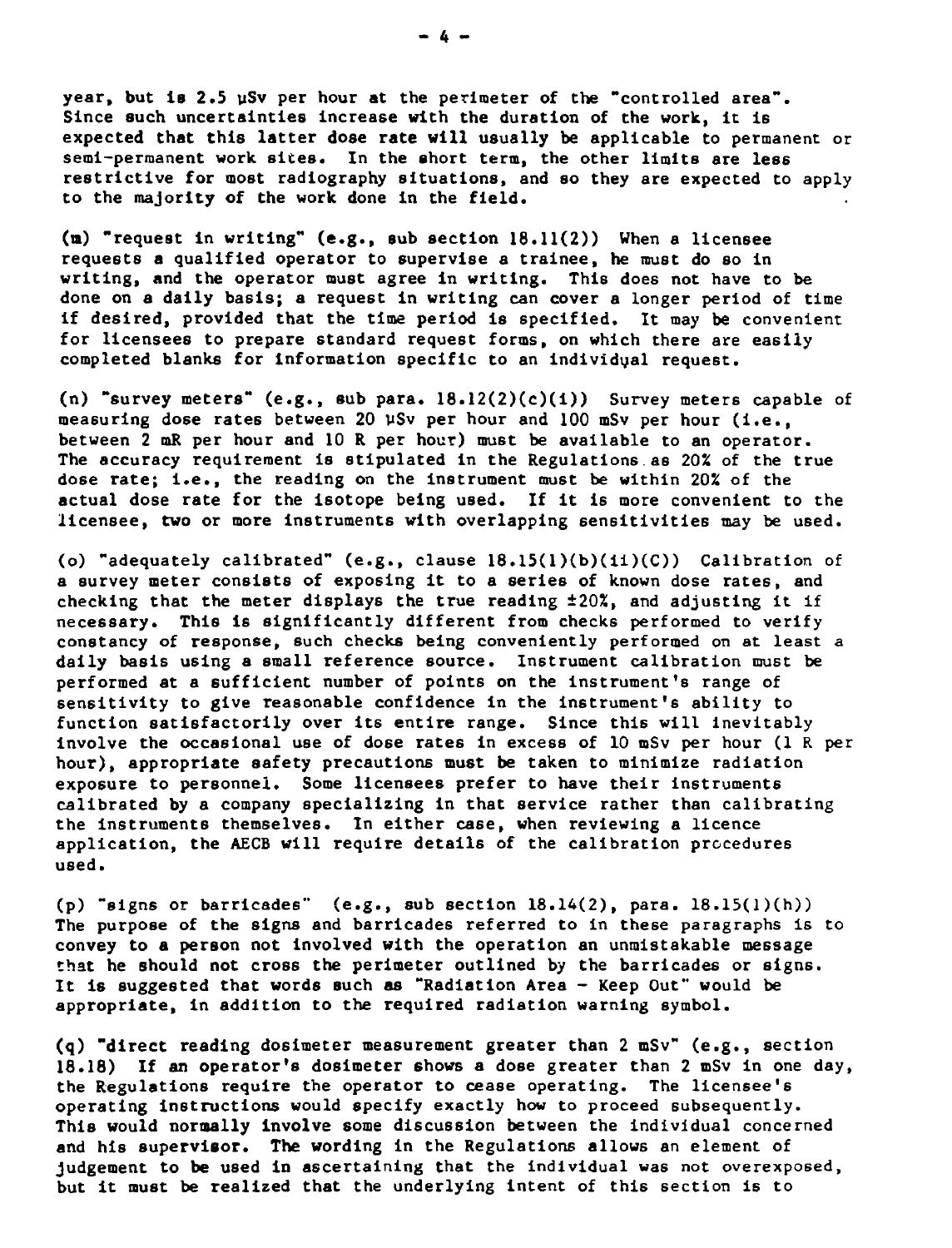**assume that any indicated exposure did occur unless one Is reasonably certain that It did not.**

**(r) "alarming dosimeter" (e.g., para. 18.15(l)(f)) In addition to the thermoluminescent or film dosimeter, trainees are required to wear an alarming dosimeter and a direct reading dosimeter. These two dosimeters may be incorporated in a single device or worn as two separate devices. Although only trainees are required to use audible alarms, all qualified operators are encouraged to use them. Audible alarms must only be used to supplement the survey meter, not to replace it.**

**(s) "in his possession or readily available" (e.g., para. 18.15(l)(c)) The intention of this paragraph is to require the operator to have the required emergency equipment with the exposure device for each exposure ("in his possession") or in the vehicle or other suitable location as close as possible to the exposure site ("readily available"). It is not acceptable for the operator to have to return to the office to pick up emergency equipment or to have to search around the site for suitable equipment after an incident has occurred.**

**Any questions, comments or suggestions pertaining to sections 18 to 18.23 of the Regulations or this Regulatory Guide should be sent to**

**Radiolsotopes and Transportation Division Atomic Energy Control Board P.O. Box 1046, Station "B" Ottawa, Ontario KIP 5S9**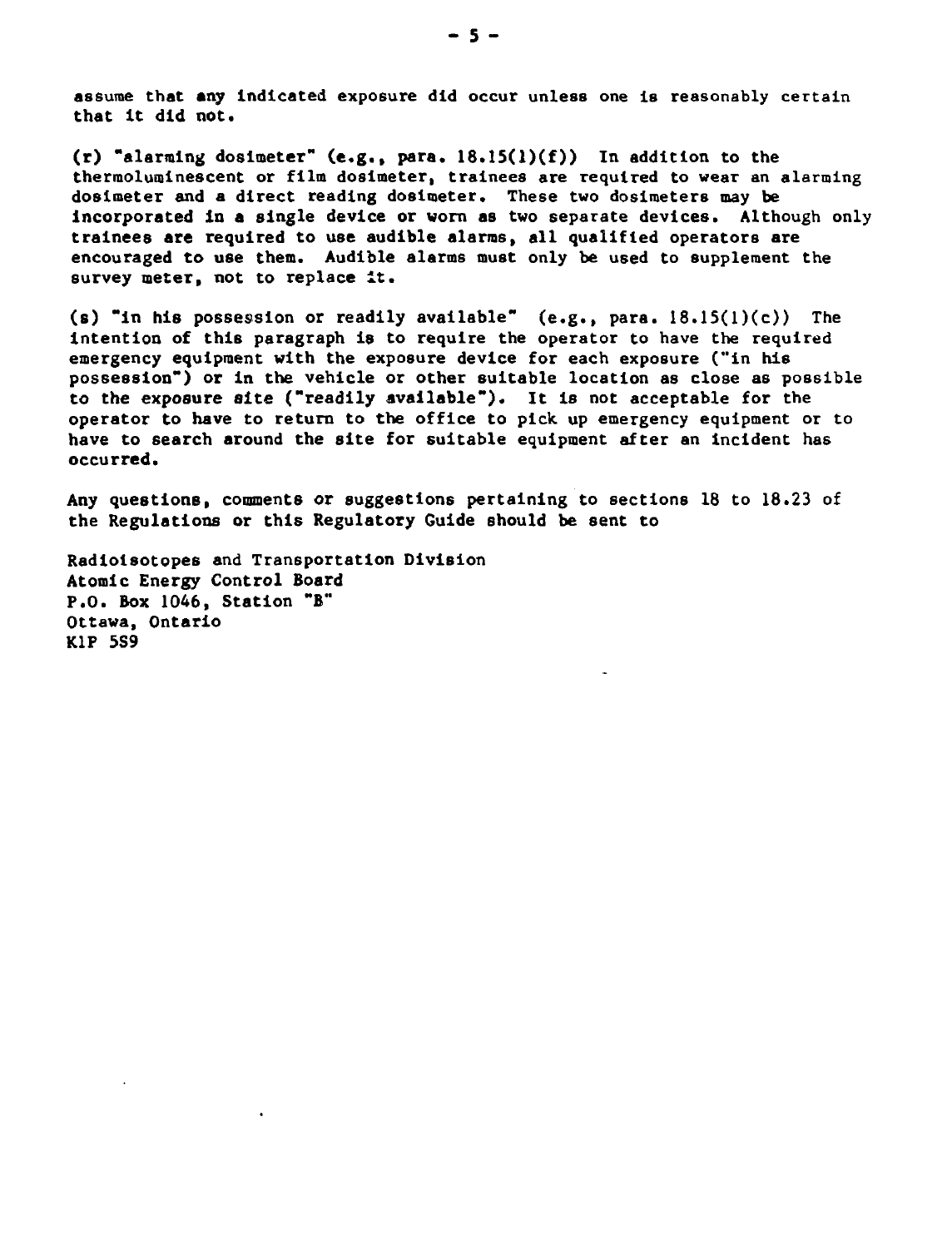

## Regulatory Texte de

# Document réglementation



Atomic Energy Control Board

Commission de contrôle de l'énergie atomique

TEXTE DE REGLEMENTATION R-62

Guide de réglementation

RÈGLEMENT SUR LE CONTRÔLE DE L'ENERGIE ATOMIQUE: INTERPRÉTATION DES MODIFICATIONS EN MATIÈRE DE RADIOGRAPHIE INDUSTRIELLE

Publication:

le 6 septembre 1983

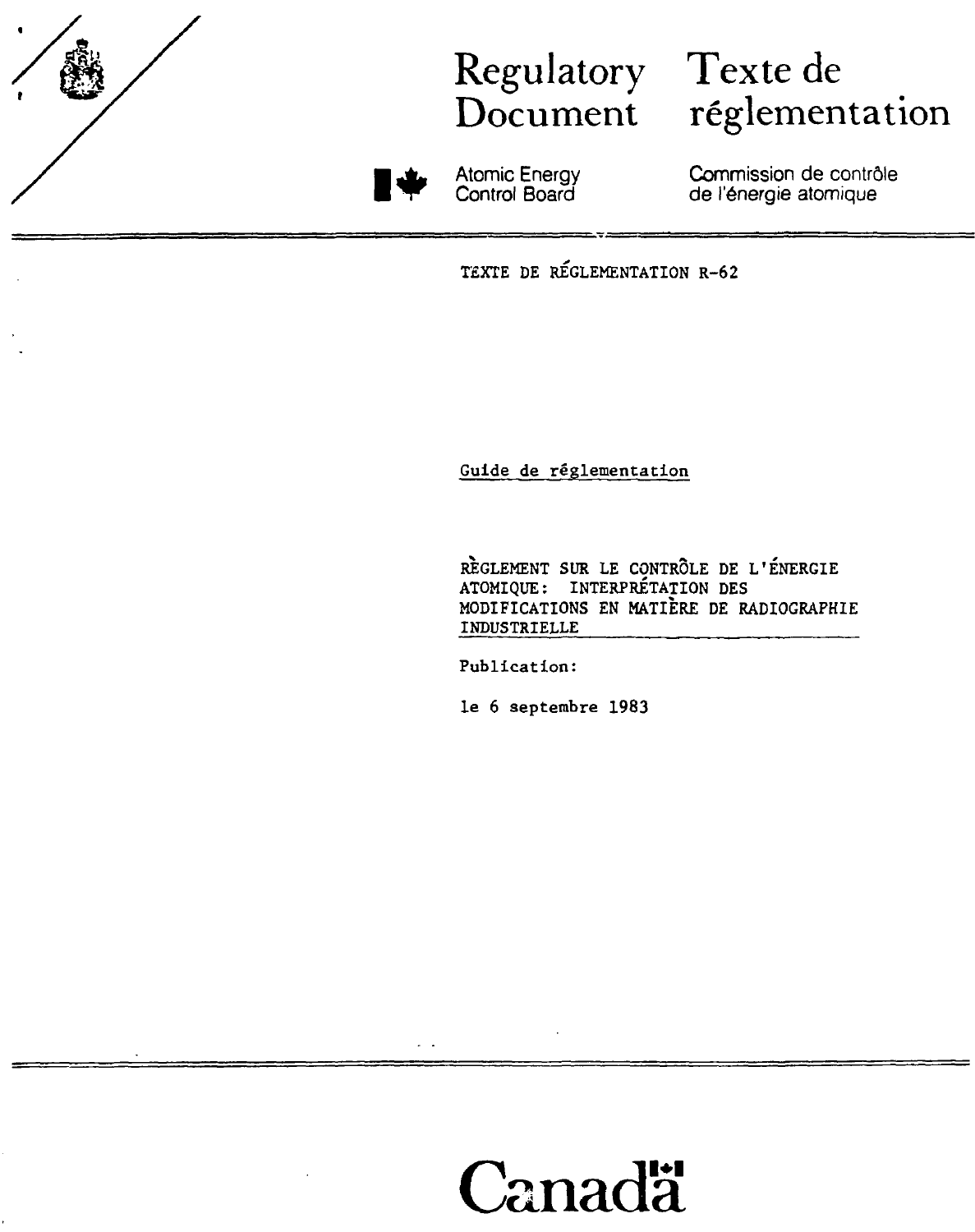## **TEXTES DE REGLEMENTATION DE LA CCEA**

 $\blacksquare$ 

- **1. Le choix d'emplacement, la conception, la fabrication, la construction, la mise en service, l'exploitation et le déclassement d'installations nucléaires ou la production, la possession, l'utilisation et l'élimination de substances prescrites, au Canada ou sous contrôle canadien, sont assujettis aux dispositions de la Loi sur le contrôle de l'énergie atomique et de son Règlement d'application, dont l'administration relève de la Commission de contrôle de l'énergie atomique (CCEA).**
- **2. En plus du Règlement susmentionné, la CCEA utilise trois catégories de textes de réglementation. En voici une courte description.**

**Conditions générales d'autorisation de permis - ensemble de conditions types figurant dans tous les permis similaires délivrés par la CCEA, à moins de circonstances exceptionnelles;**

**Déclarations de principe en matière de réglementation - déclarations laissant clairement entendre que certaines "exigences" qui ne figurent ni dans le Règlement ni dans les conditions des permis sont obligatoires ou que certaines exigences doivent être respectées d'une façon déterminée laissant également entendre que la CCEA se réserve le droit de permettre des écarts ou d'envisager d'autres façons d'en arriver aux mêmes fins, lorsque ces façons semblent convenir; et**

**Guides de réglementation - directives ou conseils donnés sur tout aspect de la réglementation assurée par la CCEA mais formulés de façon moins rigoureuse que dans les déclarations de principe.**

- **3. Lors de l'élaboration de ses textes de réglementation, la CCEA en publie d'abord le projet à titre de Document de consultation, afin de connaître les commentaires du secteur nucléaire et du grand public, avant que le projet de texte de réglementation paraisse sous sa forme définitive. Dans certains cas, après l'achèvement de la période réservée aux commentaires, la Commission peut faire mettre le document de consultation à l'essai pratique pour un temps limité. Après cette période d'essai, on demande encore une fois l'opinion du public, avant que le document révisé soit publié sous sa forme définitive.**
- **4. Tout commentaire sur les documents de consultation et toute suggestion à l'égard des nouveaux textes de réglementation ou ceux déjà en vigueur sont** les bienvenus; il suffit de les transmettre à la Section du développement **des règlements de la CCEA.**
- **5. On peut se procurer des exemplaires des documents de consultation et des textes de réglementation, dans les deux langues officielles, en s'adressant au Bureau d'information publique. Toute demande de renseignements techniques ou d'interprétation des textes devrait être acheminée au Bureau susmentionné.**
- **6. L'adresse de la CCEA est la suivante:**

**Commission de contrôle de l'énergie atomique C.P. 1046 Succursale "B" OTTAWA (Or«tario) CANADA KIP 5S9 Renseignements: (613) 995-5894**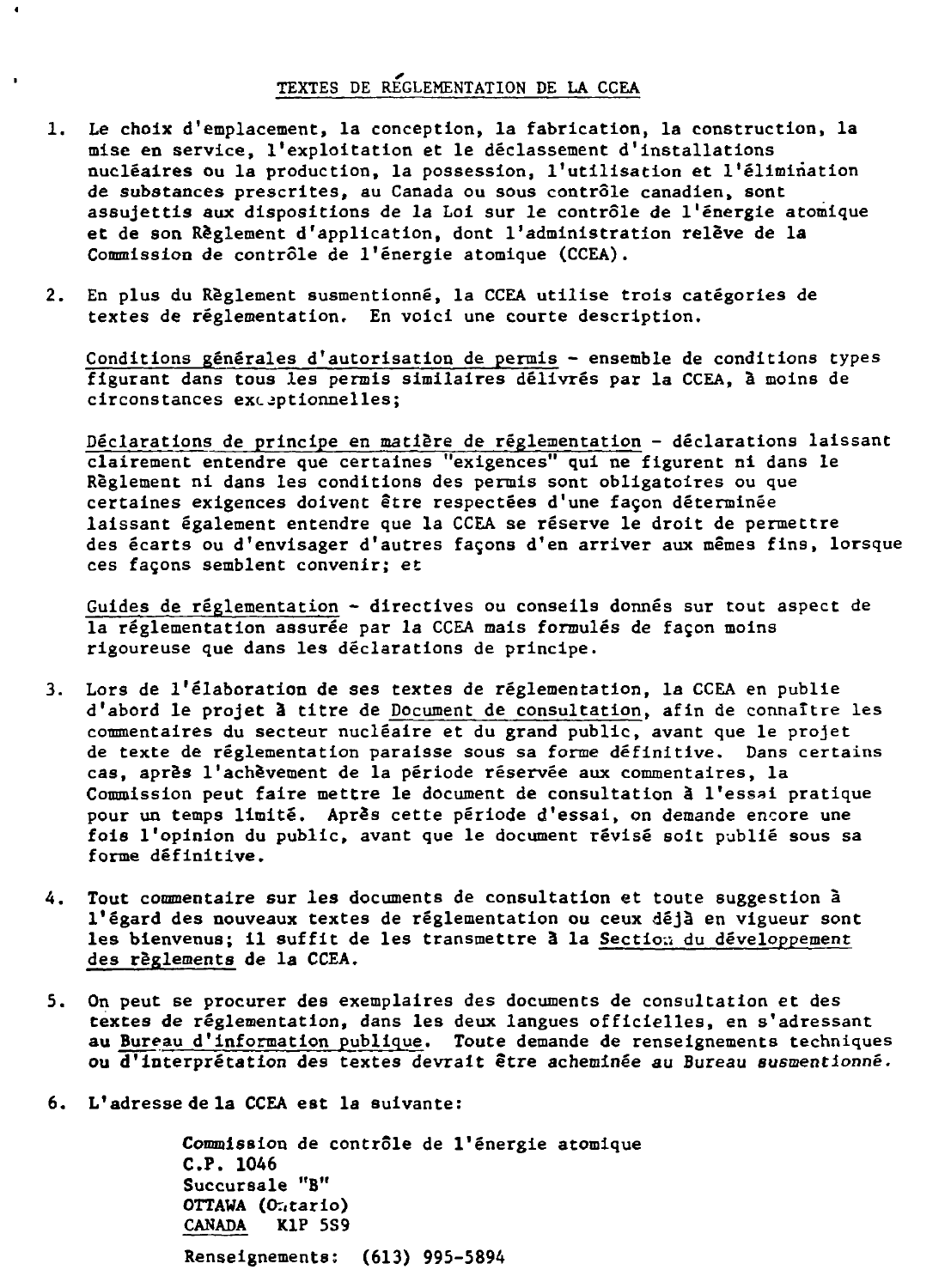**RÈGLEMENT SUR LE CONTRÔLE DE L'ÉNERGIE ATOMIQUE: INTERPRETATION DES MODIFICATIONS EN MATIÈRE DE RADIOGRAPHIE INDUSTRIELLE**

### **1. INTRODUCTION**

**Le présent document a pour but de prêter assistance à ceux qui sont visés par les articles 18 â 18.23 du Règlement sur le contrôle de l'énergie atomique. Les termes, expressions et concepts généraux qui s'appliquent particulièrement au présent Règlement apparaissent ci-dessous. Toutefois, les articles correspondants du Règlement devraient être consultés quant à la formulation précise.**

### **2. APPLICATION**

**Bien que les articles 18 à 18.23 du Règlement sur le contrôle de l'énergie atomique s'appliquent à la fois à la radiographie par neutrons et par rayons gamma, les dispositions du présent guide ne couvrent que la radiographie par rayons gamma. Les personnes qui travaillent en radiographie par neutrons devraient consulter la Commission de contrôle de l'énergie atomique (CCEA).**

**Ces articles sont divisés en quatre parties comme suit:**

| <b>OBJET</b>              | <b>ARTICLES</b>                                                  |
|---------------------------|------------------------------------------------------------------|
| détenteur de permis       | 18.1, 18.11, 18.12, 18.13<br>18.14, 18.22(2), 18.23              |
| tous les opérateurs       | $18.1(5)$ , 18.15, 18.17, 18.18<br>18.19, 18.20, 18.21, 18.22(1) |
| superviseurs de stagiaire | 18.16                                                            |
| stagiaires                | 18.15(1)(f)                                                      |

## **3. INTERPRÉTATION**

**a) "personne" (par exemple, paragraphe 18.1(1)) s'entend normalement dans le Règlement au sens juridique du terme et peut désigner une personne physique ou une personne morale.'**

**b) "surveillance" (par exemple, paragraphe 18.1(3)) Au sens du présent Règlement, toute personne qui utilise un dispositif d'exposition avant d'avoir réussi un examen approuvé doit faire l'objet d'une surveillance visuelle, attentive et constante â chaque étape de l'utilisation. En d'autres mots, il ne faut pas se fier aux stagiaires pour ce qui est d'exécuter, en toute sécurité et sans surveillance, quelque partie du travail de radiographie que ce soi t.**

**c) "examen approuvé" (par exemple, artic'e 18) Après que la version modifiée de l'article entrera en vigueur, seul l'examen établi par la CCEA sera valable. Pour assurer une transition aisée, tous les employés qui auront réussi, â cette date, l'examen de radioprotectlon de l'Office des normes du**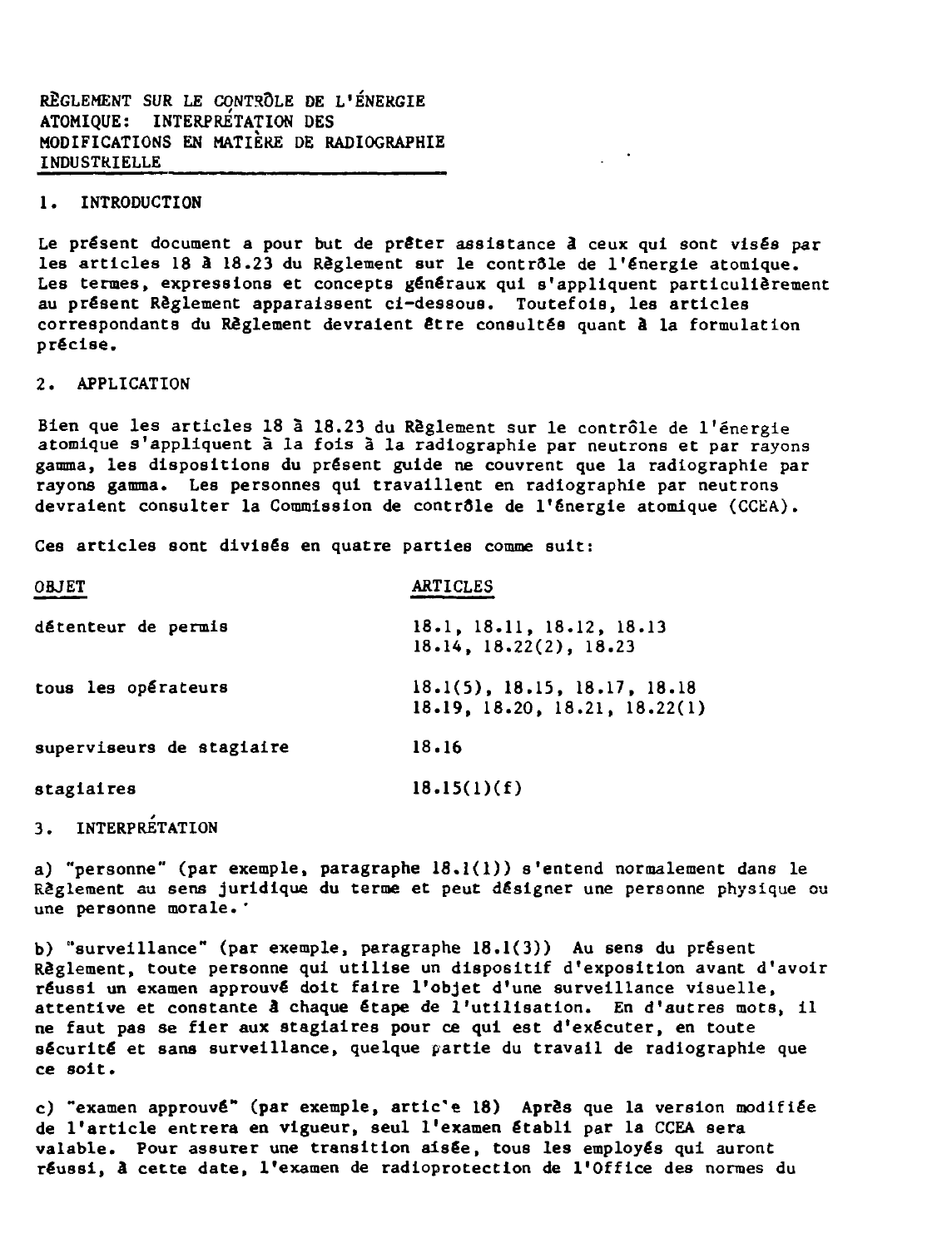gouvernement canadien dans le cadre du processus d'accréditation des radiologues de niveau I et de niveau II, seront réputés avoir réussi l'examen approuvé de la CCEA. A l'avenir, d'autres examens pourront être approuvés. Le terme "examen approuvé" utilisé dans le Règlement assure une telle flexibilité d'interprétation.

d) "opérateur qualifié", "surveillant d'un stagiaire", etc. (par exemple, paragraphe 18.1(3)) Le détenteur de permis est la personne morale qui a obtenu le permis. Il s'agit habituellement d'une compagnie, mais il peut s'agir également d'un particulier. Outre le titulaire de permis, le Règlement mentionne et définit trois autres catégories de particuliers: ce sont les stagiaires, les opérateurs qualifiés et les surveillants de stagiaire. Le "stagiaire" est exactement ce que le nom indique, soit une personne qui pourrait tout ignorer de la radioprotection. L'"opérateur qualifié" est une personne qui a fait preuve d'un minimum de connaissances en réussissant un examen approuvé par la CCEA. Le "surveillant d'un stagiaire" doit être au moins un opérateur qualifié; par ailleurs, cette personne doit posséder d'autres qualités, comme, par exemple, des connaissances, une formation, de l'expérience et un sens des responsabilités pour convaincre son employeur qu'elle peut surveiller en toute sécurité d'autres personnes, notamment des stagiaires, lorsqu'elles utilisent un dispositif d'exposition particulier. C'est à dessein que le Règlement ne mentionne aucune qualité précise. Certains opérateurs qualifiés ne sont pas "surveillants de stagiaire" parce qu'ils ont peu d'expérience avec l'équipement utilisé ou peu d'expérience dans le genre de travail à exécuter ou qu'ils ne possèdent pas de connaissances suffisantes en radioprotection. D'autres peuvent avoir une fiche de négligence â leur dossier, ce qui laisse croire qu'ils ne se préoccupent pas suffisamment de radioprotection. Ce sont des facteurs dont il faudrait tenir compte au moment de décider si une personne est suffisamment qualifiée pour devenir "surveillant de stagiaire". Cependant, le fait qu'une personne ait été mêlée à un seul incident ne devrait pas suffire â lui faire perdre son titre de "surveillant de stagiaire". Ce qui importe, en fait, c'est de savoir dans quelle mesure elle a contribué à causer l'incident et de quelle façon elle y a réagi.

e) "utiliser" (par exemple, paragraphe 18.1(2)) Dans le présent règlement, "utiliser" un dispositif d'exposition comprend le fait de verrouiller ou de déverrouiller le dispositif, d'assembler la source au mécanisme de commande par câble ou de déplacer la source de même que l'étape de l'opération où la source est exposée.

f) "connaît", "connaît bien", etc. (par exemple, paragraphe 18.1(2)) Comme dans le cas d'un "surveillant d'un stagiaire" (voir rubrique d) ci-dessus), il ne devrait pas y avoir habituellement de désaccord au moment de déterminer si une personne connaît, notamment, le mode d'emploi sQr d'un dispositif ou si elle connaît bien les dispositions du Règlement. Selon les dispositions du paragraphe 18.12(2) le détenteur de permis doit s'assurer que l'opérateur qualifié connaît â fond l'équipement particulier qu'il utilise et la marche â suivre de la compagnie. Vu le grand nombre de dispositifs d'exposition en usage, il se pourrait que l'opérateur qualifié ne soit pas au courant du mode d'emploi recommandé pour le modèle particulier qu'il utilisera. Il incombe donc au détenteur de permis de s'assurer que de telles difficultés sont corrigées.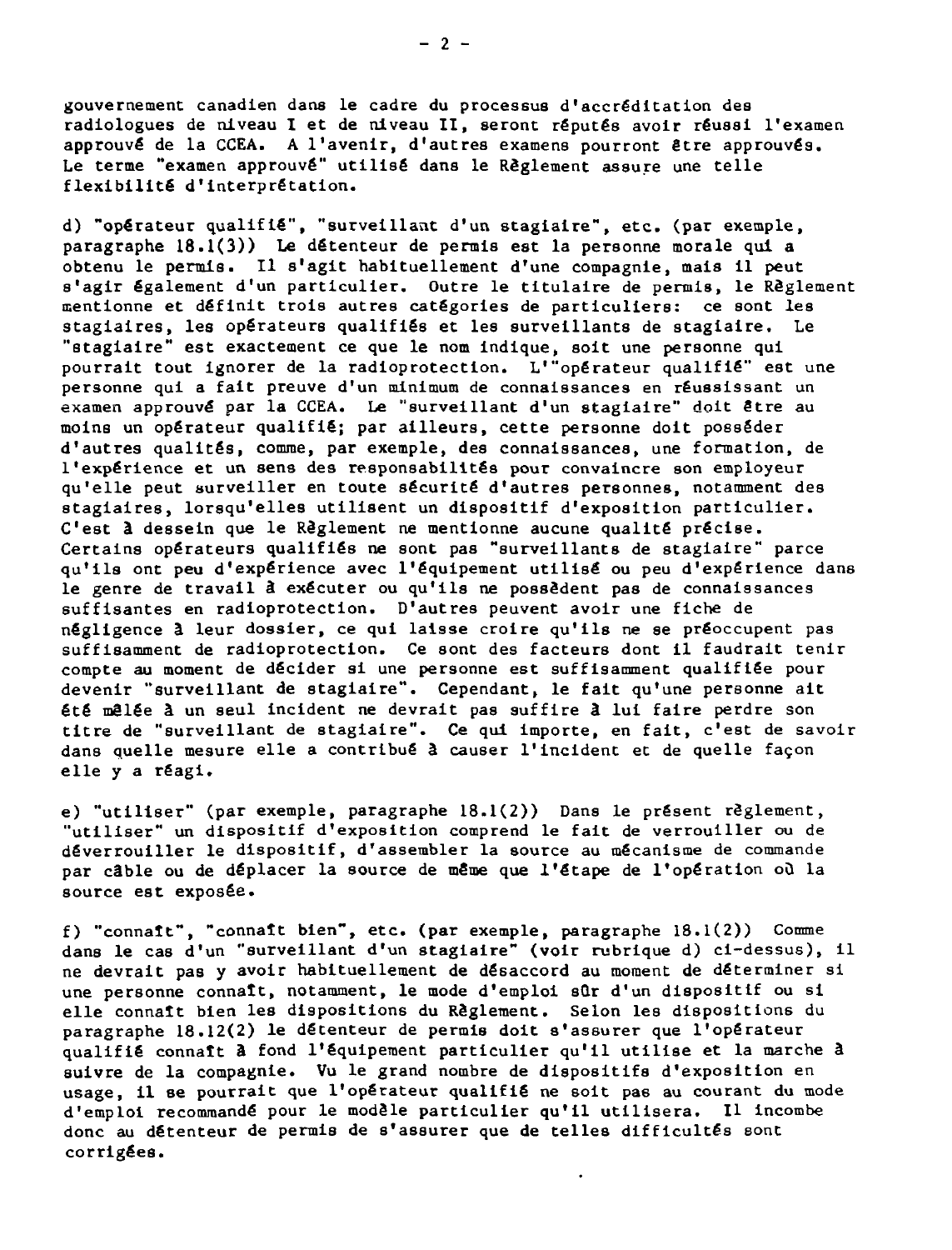g) "gardé en lieu sûr" (par exemple, alinéa 18.13(1)a)) Pour être "gardé en lieu sûr", un dispositif d'exposition doit normalement se trouver dans un autre contenant comme une botte de rangement, un véhicule ou un bâtiment. Ce contenant doit être verrouillé ou construit de façon & empêcher l'accès de toute personne non autorisée. En réalité, un "lieu sûr" est un endroit où l'article rangé est relativement protégé contre le vol, par exemple, et â l'abri de tout accès par inadvertance d'employés non autorisés.

h) "inspections et entretien convenables" (par exemple, alinéa 18.13(l)b)) Habituellement, le fabricant recommande des programmes d'inspection et d'entretien qui seront "convenables". Dans certains cas, cependant, il faut y ajouter des articles afin de se conformer, par exemple, à une condition du permis de radio-isotopes. Il faut surtout faire attention à la surcharge, à l'endommagement et à l'usure des deux parties du mécanisme de fixation de la source, si la source est munie d'un tel mécanisme. La plupart des fournisseurs de dispositifs d'exposition et de sources vendent des jauges qui simplifient beaucoup ces vérifications.

i) essai de fuite (par exemple, alinéa 18.13(l)c)) Les sources radioactives sont construites de telle façon que la matière radioactive est scellée dans une capsule résistante pour prévenir toute fuite. Toutefois, si la capsule était endommagée, les matières radioactives pourraient s'échapper et entraîner un risque pour la santé en contaminant la peau ou en étant incorporées dans l'organisme par inhalation ou ingestion. Par conséquent, il faut procéder à des essais de fuite réguliers pour s'assurer que la capsule est toujours étanche. Une fuite peut se produire â cause de plusieurs facteurs, comme des vices de fabrication, la corrosion, l'abrasion, le choc ou de fortes températures. On devrait procéder â des frottis sur la surface accessible la plus rapprochée du dispositif où il y a le plus de risque, selon toute évidence, de trouver de la matière radioactive, si la source a fui. Dans le cas d'équipement de radiographie, il pourrait s'agir de l'intérieur du tube de guidage de la source, des câbles de commande et de l'orifice de sortie du dispositif d'exposition. Le document de consultation de la CCEA nO C-57, intitulé "Guide pour les essais de fuite des sources de rayonnement scellées" contient des renseignements supplémentaires â propos des essais de fuite.

j) "insérer", "charger", "enlever" (par exemple, paragraphe 18.13(2) et article 18.20) Ces termes désignent respectivement le chargement et le déchargement d'un dispositif d'exposition, soit l'opération même du remplacement de la source plutôt que l'utilisation véritable du dispositif.

k) "expérience" (par exemple, paragraphe 18.13(2)) L'expérience que l'opérateur possède pour insérer ou enlever une source compte habituellement pour beaucoup dans la sûreté de l'opération. Aux fins des présents paragraphes, l'opérateur doit donc posséder suffisamment d'expérience pour Insérer en toute sécurité une source dans un dispositif particulier et l'en enlever, ou pour surveiller un opérateur non qualifié lorsque ce dernier accomplit le travail.

•1) "limiter la dose de rayonnement" (par exemple, article 18.14) L'article 19 du Règlement sur le contrôle de l'énergie atomique stipule les limites de dose â ne pas dépasser, soit 50 mSv par année (5 rem par année), par exemple, pour 1'exposition du corps entier des travailleurs sous rayonnements et 5 mSv par année (500 mrem par année) pour l'exposition du corps entier de toute autre personne. L'article 18.14 impose de nouvelles limites de 0,5 mSv par année et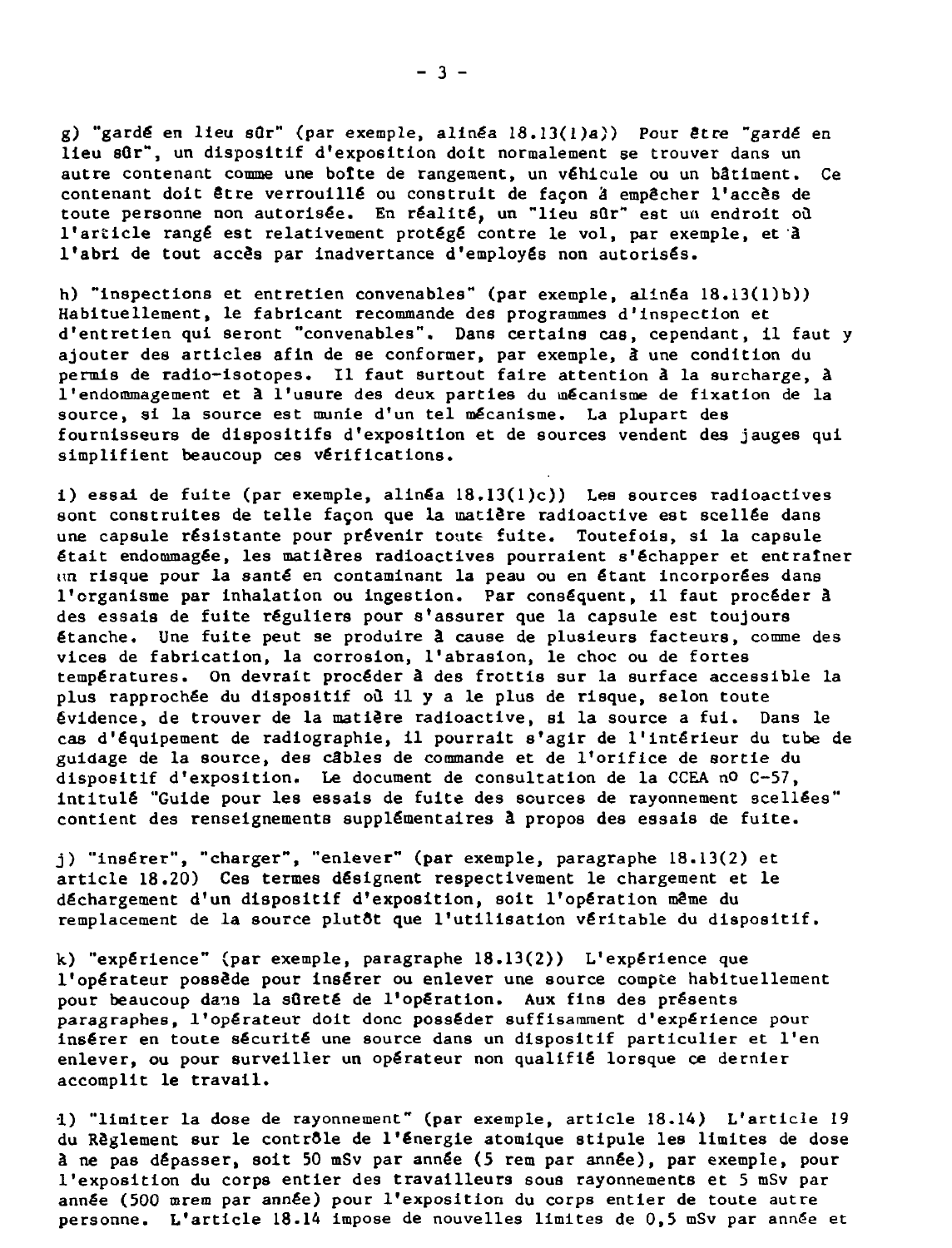**de 0,1 mSv par semaine, dans le cas de particuliers qui se trouvent exposés lors de travaux de radiographie. Ces limites ont été établies afin d'éviter qu'un particulier reçoive en un court laps de temps la dose maximale admissible qu'il peut recevoir en une année quelconque, s'il lui arrivait d'être exposé â des rayonnements par suite de travaux de radiographie qui se dérouleraient à proximité. Par conséquent, il faut planifier les expositions en tenant compte à la fois de la présence possible de particuliers â proximité de l'aire de travail, du nombre d'expositions que la même personne subira au cours d'une semaine et du nombre de semaines au cours desquelles on prévoit que cette personne sera exposée.**

**La limite de 0,1 mSv par semaine a pour but d'empêcher quiconque de faire en sorte qu'un particulier reçoive, dans le pire des cas, plus de 0,1 mSv en une seule exposition. Elle vise, en outre, â limiter la dose que des piétons, des automobilistes ou des occupants d'immeubles voisins, notamment, recevraient, simplement du fait qu'ils se trouvent aux alentours d'un endroit où se déroulent des travaux de radiographie. La limite de 0,5 mSv par année ne s'applique que dans les cas où l'on prévoit qu'une même personne sera exposée à maintes reprises et sur une période de plusieurs semaines en raison de travaux de radiographie.**

**De nombreuses questions inhérentes au calcul exact des doses restent toujours en suspens lorsqu'il s'agit de particuliers. Elles peuvent dépendre des calculs du temps d'exposition ou du degré de fiabilité à accorder à un plan d'utilisation de rayonnements collimatés seulement ou de faisceaux pointés dans une certaine direction sOre. Dans de tels cas, la limite applicable n'est ni 0,1 mSv par semaine, ni 0,5 mSv par année, mais plutdt 2,5 ySv par heure autour de la "zone contrôlée". Comme l'incertitude des calculs augmente en proportion de la durée des travaux, on s'attend que ce nouveau débit de dose horaire s'appliquera normalement aux aires de travail permanentes ou semi-permanentes. Pour les travaux de courte durée, les autres limites sont moins restrictives la plupart du temps et elles devraient donc s'avérer efficaces dans la majeure partie des travaux sur le terrain.**

**m) "demande présentée par écrit" (par exemple, paragraphe 18.11(2)) Un détenteur de permis qui désire qu'un opérateur qualifié surveille un stagiaire doit présenter une demande écrite à cet effet à l'opérateur en question, et ce dernier doit confirmer son accord également par écrit. Il n'est pas nécessaire de renouveler la demande tous les jours, puisqu'elle peut, au besoin, couvrir une période plus longue, â condition que la durée soit précisée. Il peut être utile au détenteur de permis de préparer des formulaires types où il n'aura qu'à Inscrire les renseignements propres â chaque demande dans les espaces prévus à cette fin.**

**n) "détecteurs de rayonnement" (par exemple, sous-alinéa 18.12(2)c)(i)) Un opérateur doit avoir â sa disposition des détecteurs de rayonnement capables de mesurer des débits de dose variant de 20 MSv par heure â 100 mSv par heure, soit de 2 mR par heure â 10 R par heure. Selon le Règlement, la marge d'erreur du détecteur doit se situer aux alentours de 20%, c'est-à-dire que le relevé de l'appareil doit correspondre â 202 d'exactitude près au débit de dose véritable. Pour plus de commodité, un détenteur de permis peut utiliser plusieurs détecteurs dont les sensibilités se chevauchent.**

**o) étalonnage des détecteurs de rayonnement (par exemple, disposition 18.15(l)b)(ii)(C)) Pour étalonner correctement un détecteur de rayonnement,**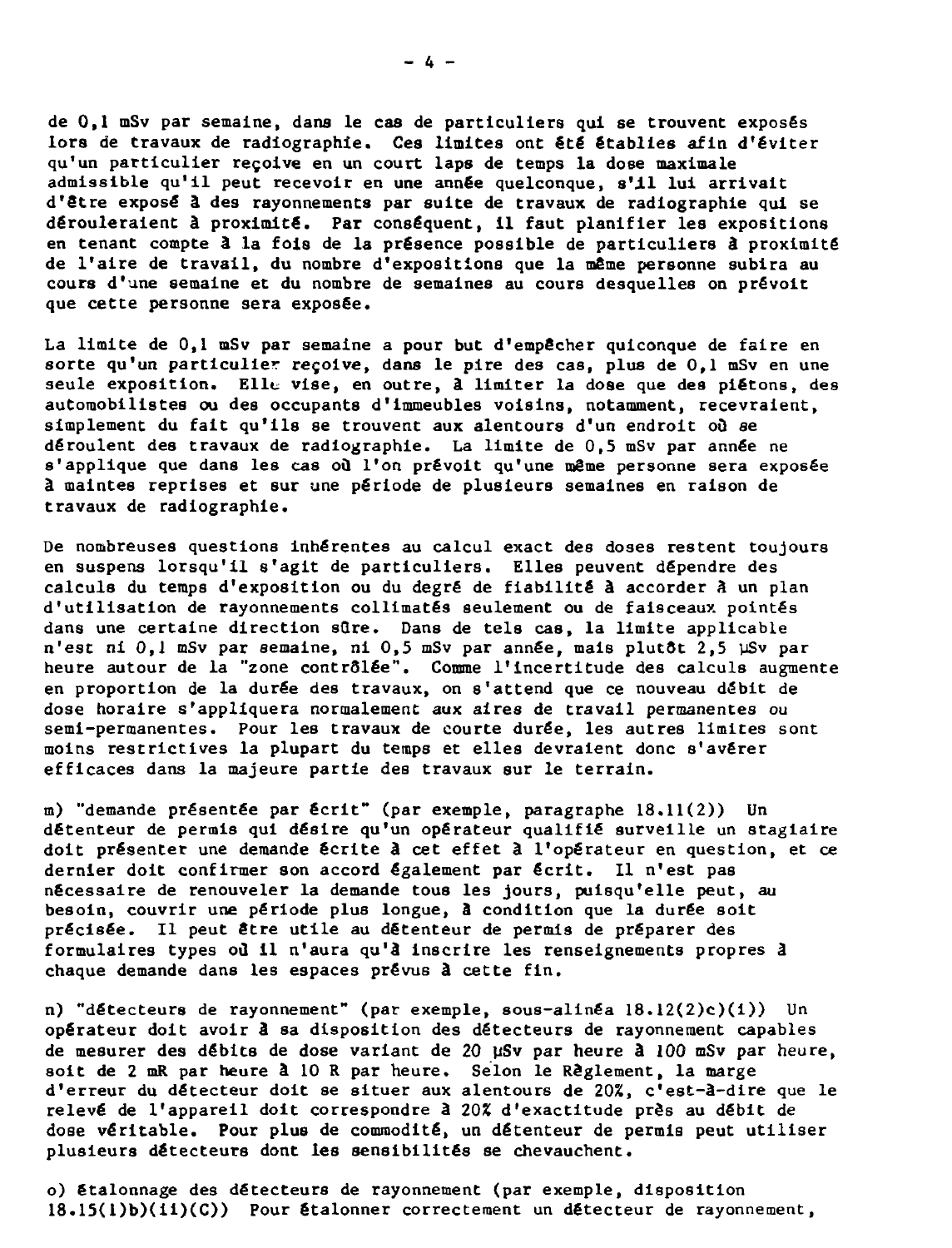**11 faut le soumettre à une série de débits de dose connus, puis en vérifier la lecture à 20X d'exactitude près, et le régler au besoin. Ce travail est passablement différent de celui qui consiste en vérifications ponctuelles, généralement quotidiennes et au moment le plus opportun, de l'uniformité des lectures à l'aide d'une petite source de référence. L'étalonnage doit Stre effectué d'après un nombre suffisant de points de la gamme de sensibilité de l'appareil pour s'assurer qu'il fonctionne de façon satisfaisante â tous les niveaux de sensibilité. Etant donné que ce genre de travail entratnera inévitablement des débits de dose supérieurs à 10 mSv par heure ou 1 R par heure, à l'occasion, il faut prendre les mesures de sécurité voulues pour minimiser l'exposition des employés. Certains titulaires de permis préfèrent confier l'étalonnage de leurs appareils à une société spécialisée plutôt que de s'en charger eux-mêmes. Dans un cas comme dans l'autre, la Commission de contr81e de l'énergie atomique exige que les détails complets de la méthode d'étalonnage utilisée soient portés â sa connaissance, avant d'étudier une demande de permis.**

**p) "panneaux avertisseurs ou barrières" (par exemple, paragraphe 18.14(2), alinéa 18.15(l)h)) Ces panneaux ou barrières ont pour but de faire comprendre sans hésitation â toute personne étrangère au travail en cours de ne pas franchir les limites désignées par les panneaux avertisseurs ou les barrières. Des mises en garde du genre "Zone de rayonnement - Accès interdit" devraient s'avérer efficaces en plus du symbole requis de mise en garde contre les rayonnements.**

**q) "dose de rayonnement supérieure â 2 mSv sur un doslmètre à lecture directe" (par exemple, article 18.18) Si le dosimètre d'un opérateur indique une dose supérieure à 2 oSv au cours d'une journée, le Règlement exige que l'opérateur cesse d'utiliser le dispositif d'exposition. Le manuel d'exploitation du détenteur de permis devrait indiquer exactement la marche à suivre dans ces cas. Cela suppose habituellement que la personne concernée et son superviseur discuteront de la question. La teneur du Règlement laisse une part au jugement** lorsqu'il s'agit d'établir qu'une personne n'a pas reçu une dose trop élevée, **mais il faut se rendre â l'évidence que, dans l'esprit de cet article, on suppose qu'a moins d'être raisonnablement sûr du contraire, i l y a bel et bien eu exposition au niveau indiqué.**

**r) "dosimètre sonore" (par exemple, alinéa 18.15(l)f)) En plus d'un dosimètre thermoluminescent ou photographique, les stagiaires doivent porter un dosimètre sonore et un dosimètre â lecture directe. Ces deux dosimêtres peuvent être intégrés en un seul appareil ou Stre portés comme deux appareils séparés. Bien que seuls les stagiaires soient obligés de porter un dosimètre sonore, on encourage fortement tous les opérateurs qualifiés â en faire autant. Les dosimêtres sonores doivent être utilisés seulement comme protection supplémentaire en même temps que les détecteurs de rayonnement, et non comme substituts de ces derniers.**

**s) "de posséder ou de pouvoir se procurer facilement" (par exemple, alinéa 18.15(l)c)) Cet alinéa a pour but d'obliger l'opérateur â avoir l'équipement d'urgence nécessaire en sa possession près de lui chaque fols qu'il utilise le dispositif d'exposition, ou de pouvoir se le procurer facilement dans un véhicule ou dans tout autre endroit approprié aussi près que possible de l'endroit d'exposition. Il n'est pas acceptable que l'opérateur doive retourner au bureau pour se procurer l'équipement d'urgence ou doive se mettre â le chercher autour du site après qu'un incident s'est produit.**